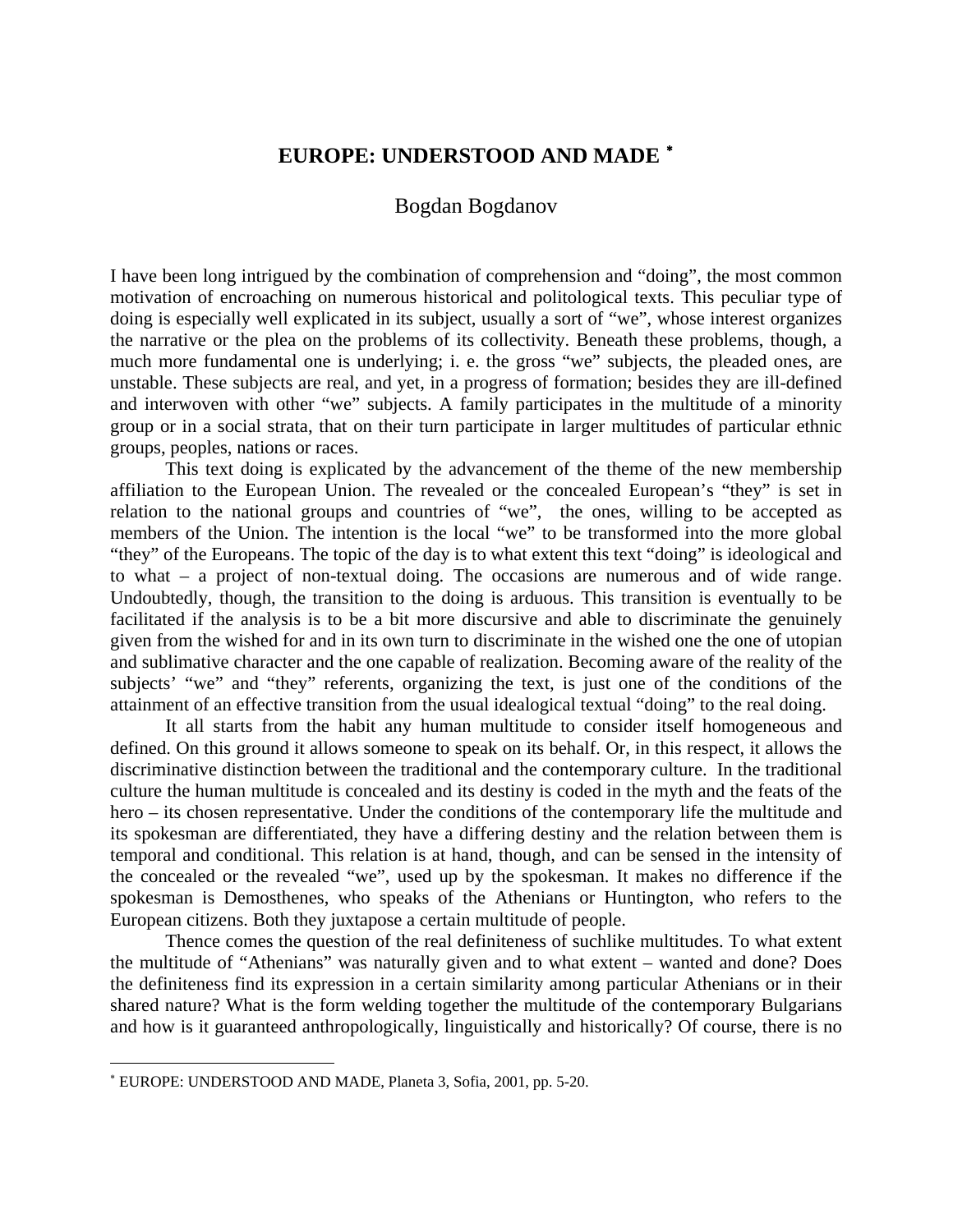synonymous answer – there are nuances. National identity is less natural than the natural sex determination. The identity of large a multitude as the European one is, is marked by still lower degree of natural identity. Europeans are doing their utmost to be something definite and though they are backed up by the old European, participating in this procedure of doing, their "we" is unstable.

The naturalness of human populations is a sort of a compromise. Collective identities come into being and are sustained in a consecution of accidental acts; they are resulted by historically confirmed contrivance; on the other hand, they are a cultural fact and therefore – natural. Hence, in the consequence, the collective identity is well-worded only when we word it complicatedly and constantly implementing it with old and new settings. The referents of "we" or "they" - Bulgarian, Greeks, Europeans and correspondingly Bulgaria, Greece and Europe - are something in process, something on the move, and therefore in constant disagreement with themselves. In its turn this refers to the corresponding denotees of Bulgarians, Greeks or Europeans. They are nothing but a ratio. As to the Germans, we will be more precise if we set a variance among Lotharingians, Pomeranians and Bavarians, and look for the common German, connected with these groups' local peculiarities. It is the same as it comes to multitudes of women or members of a political party.

In the time perplexity arises out of the implication of the individual identity standpoint. The speculations on "we" and "they" in the historical and politological texts would not have been so intense if they were aimed at the construction of a collective identity. Texts, though, are intended not only on something, but on somebody too. The worded or conveyed most often maintains the organization of the reader's or listener's own identity. Myth, story, tale or politological exposé – we turn to them to come to grip with our own "self", built in one or another collective affiliation; but vice versa too – by turning it into an element of our own "self". We persist on being original and distinctive from others, and at the same time on being the gogetters in a community of alike. Seemingly, one would say, quite opposing concerns. Therefore our own identity is a question of a constant compromise.

Hence, the texts, in consequence, as mechanisms of communication, discrimination and transformation, are excellent means of managing the compromises obstructing our way. It all depends on the model the text has to offer us. The historical discourse confirming my Bulgarian affiliation may fundamentally postulate it affirming it's me, in so far as I am Bulgarian. It can be done in a more sophisticated way: by imparting this affiliation with other ones and affirming the dependence of the blend of my peculiar identity alone on me. Numerous are the options between the excessively fundamental definition of the "self" and the excessively complicated impartment of the multitude affiliations for its module constitution. Collective affiliations are substance of the incessant procedure of one's own identifying.

This fact complicates the performativity of any historical or politological text. We could comprehend its depths if we have inquired ourselves not only about the working of the transformation of "we" into "them", and vice versa, but also about the procedure by which this working means another text working – the transformation of "we" into "me". In the text we follow the speculations of "we" and "they", and to an extent - the weaving of the "self" of the spokesman or the character hero if the narrative is plot driven. We could only guess as to the transformations of the "selves" maintaining the narrative. The text of an act of reasoning or of a narrative is just a virtual setting liable to the forthcoming intervention of numerous "selves"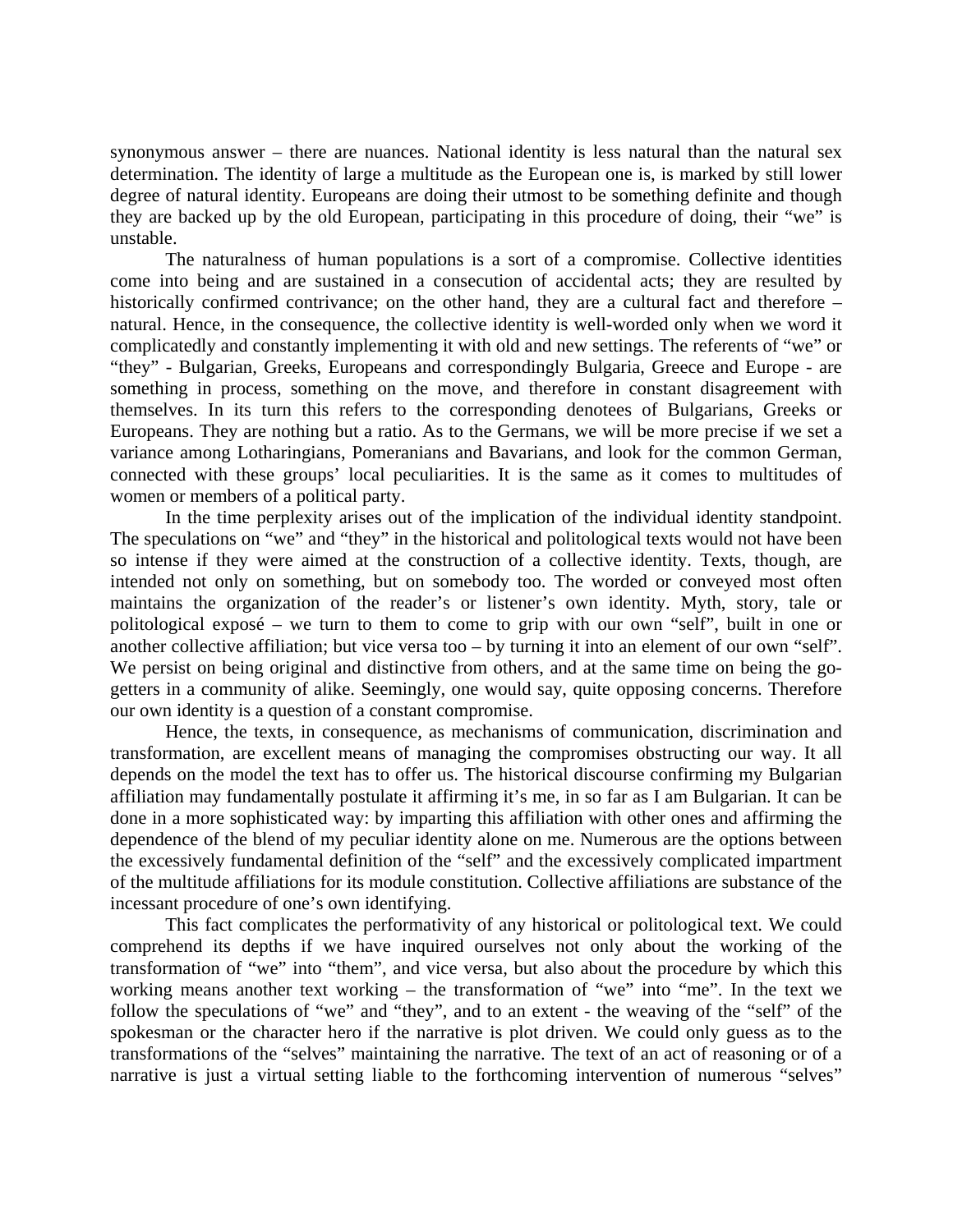attaining in the process of understanding of the text to the new position in the world and therefore – to a definite passing identity.

This mode of thinking hardly will afford us to find one-dimensional fundamental expression of themes on Europe, Bulgaria and the relation between these two. Quite the contrary – we will construct their referents complicatedly as objects unfinished and in a process of making, dependent on the usage of numerous and diverse "selves".

**The theme of Europe.** To illustrate the application of this approach I'll try to introduce the theme of Europe. The refrain of so called by us "Europe", and behind which the grand "we" of the Europeans stand, is objectively complicated, dependent on the interweaving of traditions, and on the numerous diversities, and fortuitousness. It is complicated because it is connected with a notion, instrument of a changing understanding, used by various applications and projects. A project of such a grand scale is the present one – Europe and the European Union.

As to the phenomena of this type - coming to be and changing - it is a common occurrence the interweaving of real and of ideal aspects, of heterogeneous substances of this place and of another's, whose unification missing, the simultaneously real and ideal milieu of the constant becoming "other", what is Europe like, would not have been possible. The becoming "other" is set too in the mythical history that generated once the name "Europe". Zeus turned into a bull and abducted Agenor's daughter from the Phoenician coast – there you are an image of the connection between the celestial and the earthly. But everything else in this narrative postulates the origin of a new earth from the old one; of a new one's own from the real "other" here, on the Earth. The first Europe of Crete is the place where Europe gave birth to the three Zeus's notorious sons. She didn't turn back to Phoenicia. Neither did her brother Cadmus who set off to find her and extended the boundaries of Europe of Crete to these of Europe of Hellas.

The idea of the new continent, the geographical point at issues for Anaximander, Hecatheaus and Herodotus, originates from the efforts of the Antiquity writers to discriminate the compact, stable world of the East from the particularistic, mobile universe of the Hellenes. This first "West" will consequently slowly step back to the West persistent in it's being particularistic and mobile. This, perhaps, is one of the most endurable characteristics of Europe. "Other" in relation to an older world, it is a milieu of intrinsic origin of a multitude of otherness and differentiation. The differentiation manifests itself as a tolerated diversity, as a horizontal and vertical opening but as a peculiar relation between reality and ideal too.

The attempt to discriminate the aspects of the real and the ideal in the phenomenon "Europe" can't be brought to an end. Mostly, the ideal, the thought of Europe, is in the reality when projects are materialized but when it comes to the community dreaming as well. The European values are ideal-real components of this type - ideal at definite points outside life but practiced and transformed into the traffic code of the real Europe. Analogically, we are able and at the same time immersed in the difficult position of making a distinction between Europe or the multitude of different types of Europe of the past and Europe of our contemporainety. Nowadays, there are on one hand indiscernible historical values and milieus, and on the other - responses and life principles, unchanged from the time of the Classical Athens.

**The real Europe and the European milieus.** In the manifestations of the real Europe two principle aspects are interweaved and interrelated – the people as individuals, and the milieus and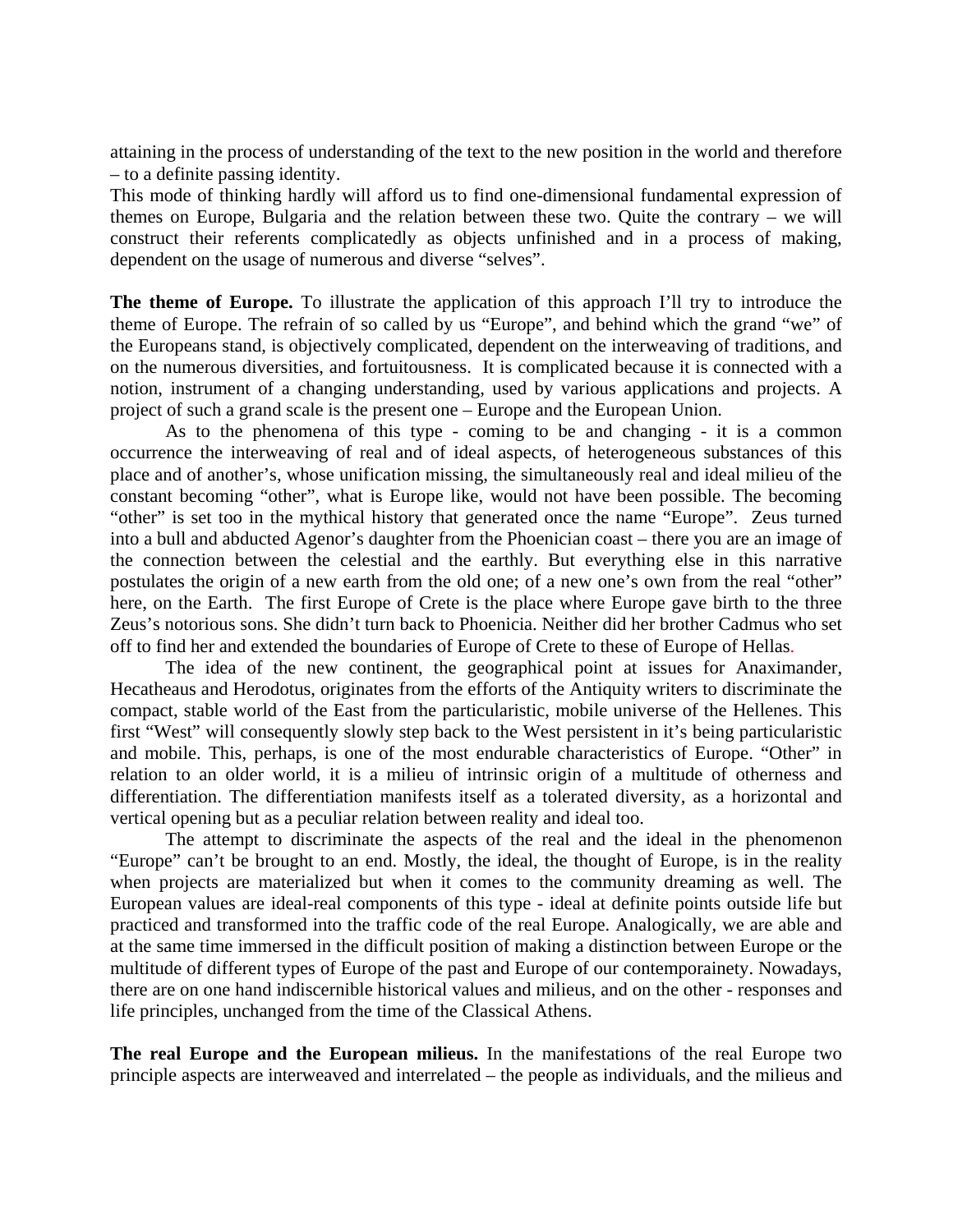environments where their mobility eventuates. At any rate, human in its origins, Europe appears to be a secondary milieu, developed above the initial one – that of the nature. There is no prearranged presentational scientific model for the basic manifestations of one aspect or of such a major "aspect" as Europe. The problem is that people and the milieu are not identical but at the same time they amalgamate into common characteristic. In that case we have a higher degree of mobility and change – an original trait of *Homo sapiens*. Mobility and change acquire positive value and turn out to be conscious constituents of the existence of *Homo europaeus*. In consequence, in Europe, there are numerous and versatile milieus, self-dependent individuals and communities with a peculiar choice of theirs.

Among the milieus participating in the big, complex European milieu, the geographical one is easiest to be described. Just like the biological body for the human being, it is the spot where the nature binds together with the culture. Europe is not culture altogether. The  $20<sup>th</sup>$ century science has taught us that the distinct border between the nature and the culture is rather wished for than real.

**Europe as a cultural milieu.** As a cultural milieu, Europe is first of all an urban space. Both Europe of the ancient Greek antiquity and the contemporary Europe originate in an attempt to develop in towns of one or another type a bit more conditional and more intensive life with stimulated horizontal relations. European urban space is a milieu of refined existence with highly mobile subjects. At earlier times the town is juxtaposed to the village that, seemingly, is immersed in the nature and therefore, seemingly, remains outside the urban Europe. It is a place of immediate relations. Indirectness is the principle of the town. Three are the implications of the indirect – more self-dependent, with more people and trough mediators.

The distinctive feature of the European city is not easily discernable one in the origin of mediators typical of each human milieu. Talking big, the European city introduces itself to us as quantities, as intrinsic diversity and susceptibility to change. Europe is a milieu with numerous objects and appliances, with bookish texts and living mediators, specialized in promoting particular individuals or groups of humans in attaining particular aims. It's not homogeneous, of course; in it there are zones of mediation of different degrees of unopenness and openness. Gellner's proposal Europe to be divided into four zones from West to East is generally known. Done on politico-cultural basis, it ties together the past and the present, and virtually explicates that the material culture of the genuine Europe of the West is due to an inherited high culture of strong dynastic countries. Further to the West we go, numerous are the mediators. According to this plan the European citizenship is gradualness of saturation and rarefaction not only of living and non-living mediators but of dependable on them liberties too.

The perspective of the unblemished cultural milieu brings the European out of the continental borders. The cultural Europe is disseminated all over the world. Transfers outside "the Europe of this place" are so multifarious that for us it is difficult to scrutinize them as milieus. The scritinazation would have been facilitated if we had had on our disposal a microsociology of the contemporary Europe of the type of Norbert Elias's *The Civilizing Process* or Fernand Braudel's *Structures of Ordinary Life*. But it is the Europe of the past the subject of their concern. A tendency to a description of the general macromilieu seems to be characteristic of the contemporary Europe. Discernable in bold outlines everywhere, it is resulted by the expansion of the European culture, by the tendency to turn it into a world civilization. The final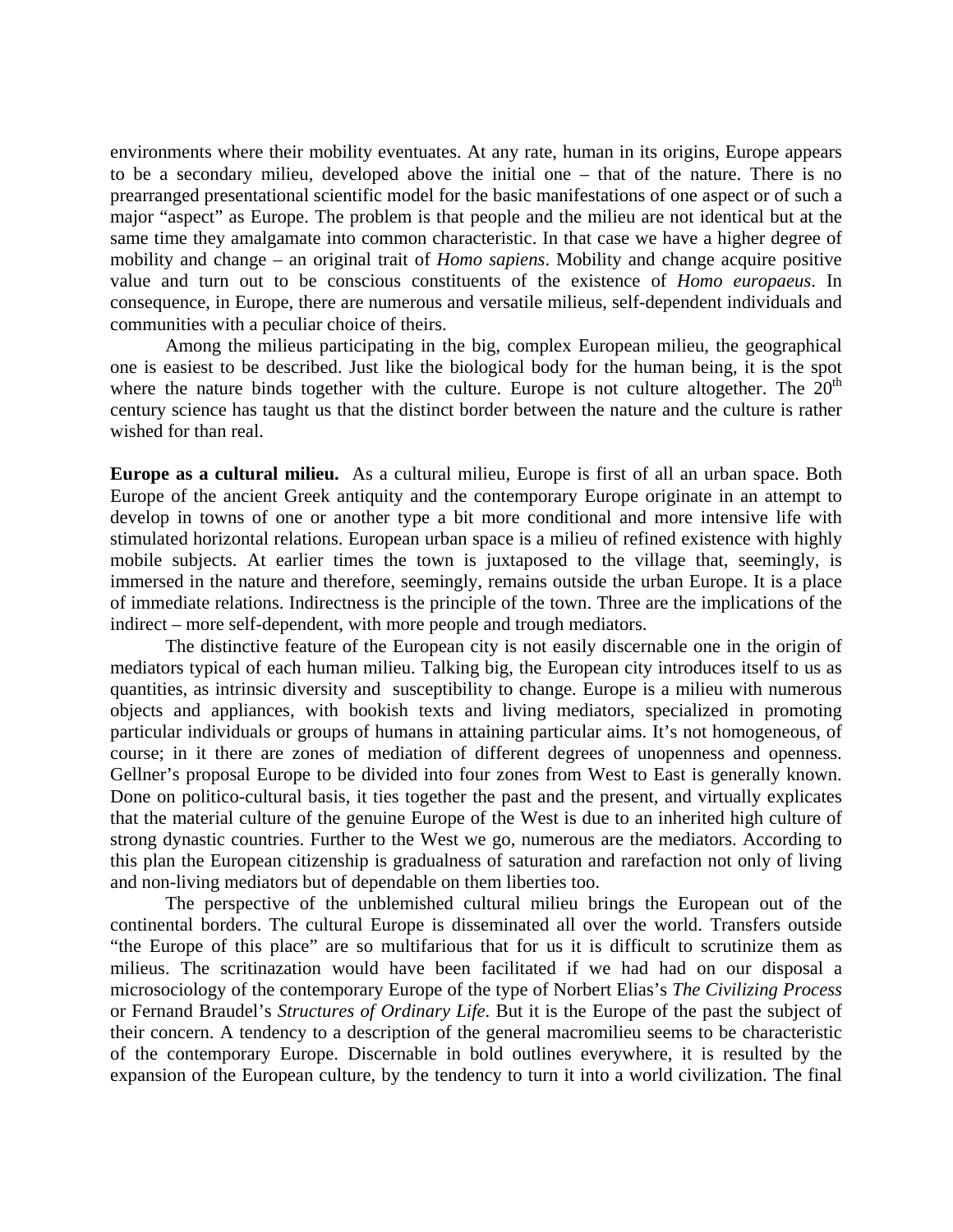outcome of this process is unclear. For the time being, at least, the discussed European micromilieu is nothing more than a ratio of the complex of the intertweaved milieus of numerous local cultures. This is the case not only in the rest of the world but in genuine Europe too.

The open exchange among zones of varied cultural existence is a distinguishing feature of the European civilization of the second part of 20th century. It's discernable in the open space of the Western Europe. Earlier closely organized as an opposition of national cultures and of a center and a country, the contemporary genuine Europe develops towards leveled co-relation of equal in rights variants of cultural existence. Compared to the urban France, Germany is no longer a rural area. On its turn, the British life-version does not coincide with the French one, either none of them occupies a higher value level. Central Europe, the region of the former Austro-Hungarian empire, participates in the European cultural space too. The spacious zones of the Catholic and Protestant Culture are not opposed each other, neither are the Mediterranean and the North European ones.

The closer scrutiny reveals that this leveled dynamics is a process of overcoming of the old center-province relation. In this sense without having done it, Europe is not conductive of a unified cultural milieu. It makes provisions for its vitality by developing a set of differentiated zones. The fact mentioned above is relevant not only to the national countries but to the regions inside them too. The milieus of the modern European, of the provincial urban, and of the rural life, all are getting into such a leveled relation. As a result the megapolices are starting to fuse while the villages are preserved modified. Nature is not drastically expelled from the urban space, as it was in the old European city, neither is the village uncivilized. Simultaneously the two earlier far off milieus of the public and private existence are getting closer. The public life loses its strained formality and the private one acquires ever growing open character.

**Europe as politico-economical milieu. The European Union.** Even if we had the necessary knowledge, we hardly could have given a correct description of the European cultural milieu. It doesn't exist in pure form, and indeed, it's more effective to think of it as of a ratio, set outside the brackets of the local cultures formulae. These considerations weight with the big national European cultures. Notwithstanding the intensified exchange, their closed existence continues. However, European cultural milieu is intimately related to the zones of mutual political and economic existence under formation. Contemporary European culture is politicized and economized. European Union in its efforts to grow into a state of a certain type, the milieu of the public apolitical existence distinguishing itself from it, together with the interwovenness with the global economics, are not able to set themselves apart from the cultural macromilieu. Mutually interwoven, they are forms of additional association, imposed by the increasingly dissipating, independent individuals and detached groups of people.

Such is the function of the European Union  $-$  to balance the growing number of the subjects who consume more and more liberties; to ensure definiteness of the European space. At the beginning European Coal and Steel Community (1951), then European Union (1957), and further on Union again, it develops in the direction of a growing integrity on political, social, economic and cultural level. Of course, the culture remains disparate and elusive. Lord Dahrendorf is right asserting that Europe and the European Union are different phenomena. Good or bad, economical-political alliance guarantees not only definiteness but supplies the Europeans with communal subject. It is of necessity for the full value communication with the big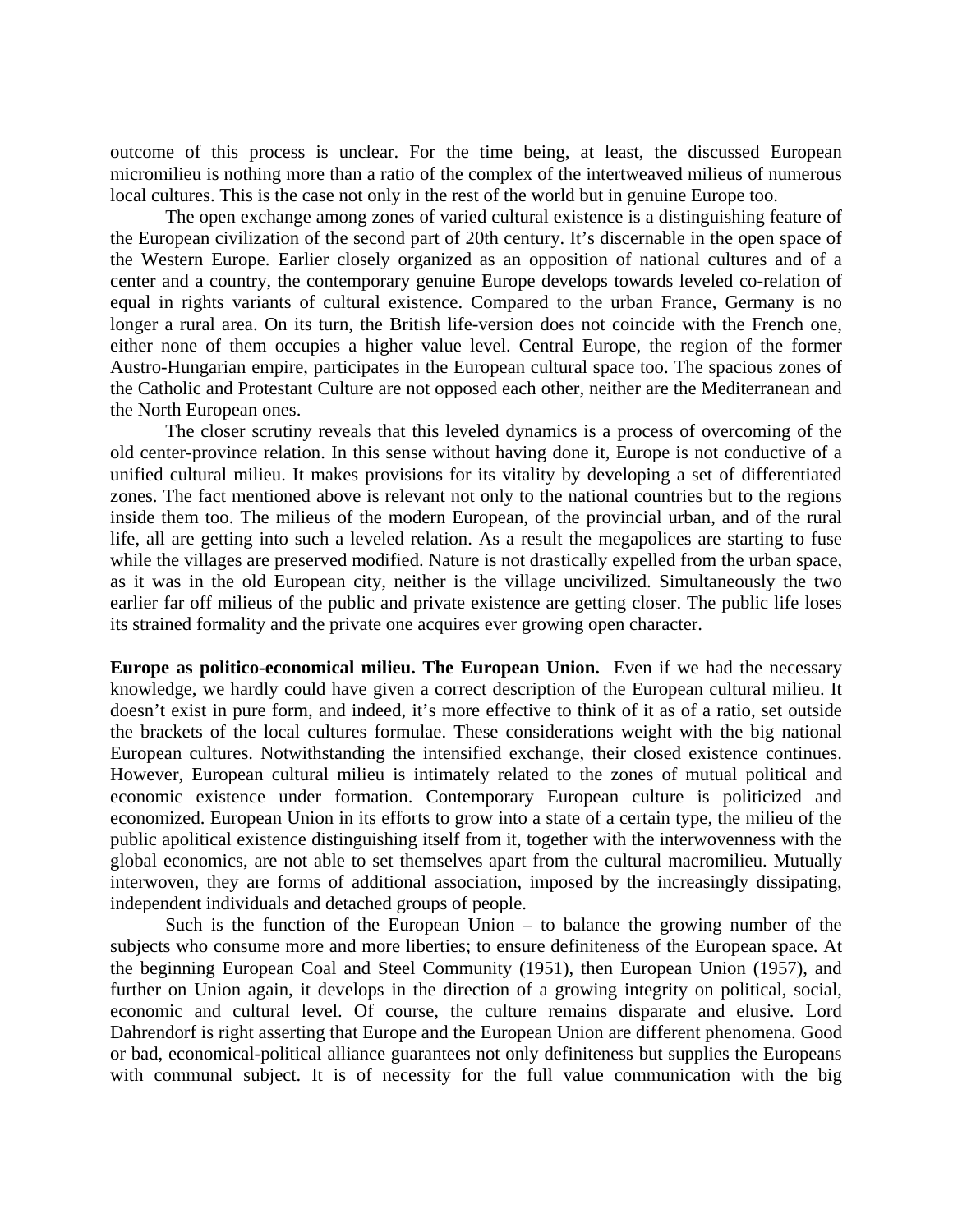realizations of the European outside Europe. These are to begin with USA and Japan. European Union assimilates the experience of these realizations and establishes set of relations with them. This corresponds to its intrinsic experience in so far as it, taken alone, develops as a set of coordination of various entities – earlier predominantly national countries, but gradually – of more and more diversitile community subjects of international character. These differing types of Europe are attempts at connection, at raise of an effective world micromilieu. The move to recognition of the other might be a preparation for the extraterrestrial contact shock.

**Europe of the West and Eastern Europe.** Consciously directed towards adopting of differences, the more "European" Europe of the West is naturally faced to the neighbouring Eastern Europe, which, in a certain sense is a part from it, and in a way is something different. Interweaving together the spaces of the Orthodox culture, of the ex-Soviet space and the old Balkan region, Eastern Europe strives for affiliation to the West. The West is a natural center of an existence where Eastern Europe feels peripheral. Formerly a center of its own and well Europeanized in 19th and the beginning of 20th century, for long Eastern Europe has been used to be in relation to the other. Western Europe is a better other, wanted in the East.

But the Europe of the West is attracted to the Eastern Europe too. Mostly because of the fact that the contemporary mode of existence realized in it lives together with forms of former life preserved to a greater extent intact, and besides, in Eastern Europe, the boundaries of the contemporary diffusing of the public and private existence are not diluted to such an extent. Peculiar region of transition, a closer "other" mediating the far-off "other" of the non-European life, Eastern Europe is a spot of value and of certain risks which the more "European" Europe is conscious of. Among them are the worldly opposition of order and chaos and of life and death. The negative consequences of these transitionless oppositions, at hand in the Western European life, are not so explicit in the Eastern-European world.

**Contemporary Europe and Europe of the past.** The real contemporary Europe of nowadays shouldn't be analyzed out of the contextual multitude of the "real" Europe of the past. This multitude is presented in the contemporary Europe as an element of the complex European Union. According the instance of building in of the respective events, different historical beginnings of the contemporary Europe are appropriated. In terms of the liberal organization of the public life these beginning are in classical Athens times. Then the model of the liberal West was born and set against the non-liberal East. Isocrates, reasoning on this relation in his speeches in  $4<sup>th</sup> BCE$ , perhaps is the first theoretician taking the theme under exclusive consideration, and Alexander the Great – the first practician endeavouring to transmit the "Western" cultural forms to the East.

Hellenic polices, even Athens of the  $4<sup>th</sup>$  c. BCE with 300 000 population, are quite provincial. Therefore, it's correct to look for the beginning of the European urban culture in the Hellenistic period and at the time of the Imperial Rome. This outset, though, is not definite either. Europe marks it's beginnings on several other occasions – with the advent of the Medieval European cities, at the time of the first universities in  $12<sup>th</sup>$  and  $13<sup>th</sup>$  c., and even more unquestionably during the Enlightenment and Romanticism up to the awakening to the idea of the United Europe during the mutual last decade of Goethe's and Hegel's lives. Knowledge on the multitude of these older types of Europe is not a guarantee of the better comprehending the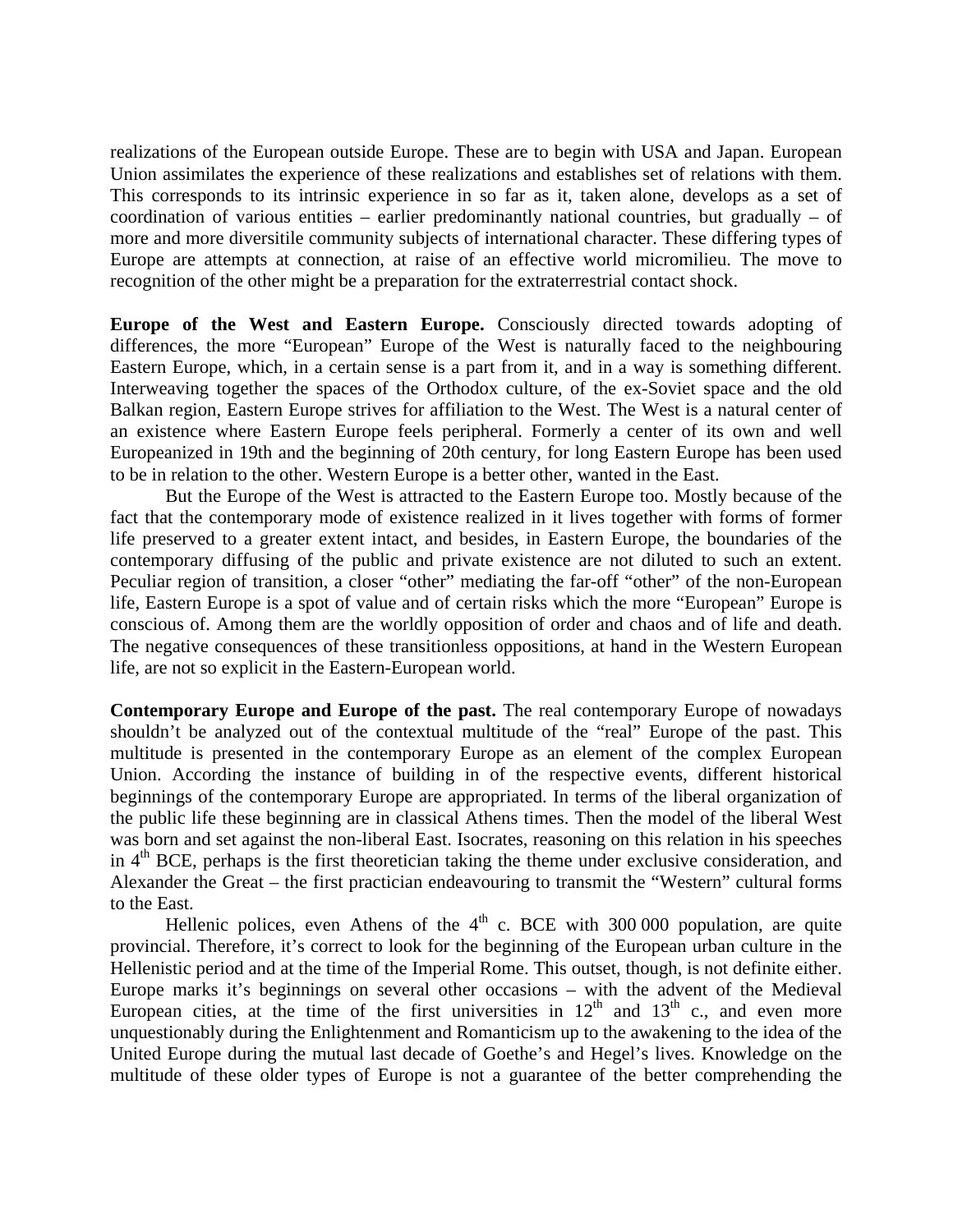contemporary Europe. A synonym of diversity and change, it abandons some of them and others – modifies.

**The ideal Europe of values.** A milieu of realization of certain life principles, today's Europe has a bearing on durable ideal milestones, elaborated in the past and constituting the framework of a long-lasting tradition. Among them is the development of the Greek secular rationality of the Classical Greece and the liberal organization of life, the Judeo-Christian respect to the individual that reinforced and altered the Hellenic democratic experience, the Roman civic inception and the concept of the unabolished human rights, the Protestant personal responsibility and the recent new-European division of authorities. The listing may be carried on and can rely on other formulae. In any case, in principles of this kind, there are dropped off moments, but stable provisions too, whose life is prolonged in the setting of the contemporary European values. Notwithstanding the difficulties of the comprehensive presentation, this setting invariably includes the esteem of the individual, the realism of the particular and of the detail, the analytics, the practicalness, the horizontal orientation in the world, the sense of the topical and the idea of the progress.

The problem of such listings is that particular values are formulated in different way and that no matter how large or restricted, their variety is relegated to different, representative of the European culture principle conditions. Depending on the point of view of the personal investigation or of the culturally postulated, the ideal European might turn out to be the progressive change, the secular rationality, the respect to the individual or some concept of community. Thus, in the well-known thesis of Edmund Husserl, who perpetuated Kant's ideas from the end of  $18<sup>th</sup>$  c., Europe is comprehended on the basis of the ideas of progress and community as a turning point and inceptive development to universal humanity. Actually, Europe can be determined as an operative reality in the achievement of universal affiliation, as an attempted common culture of humanity. Hence, the contradiction of its association to a certain place, but its affiliation to something pandemic too. Husserl's thesis seemingly is confirmed by the moulding practice of the European Union, of this complex project for internal and external univesalization, in rivalry with other projects, and especially with that of USA.

Besides, ideal Europe is difficult to be formulated because of the possible subjective choice of eventual representative position of one or another type, but also because even when accepted by numerous people, circumstances of that kind tie together the complicated existing reality with ideals, wishes and projects. Europe is a subject, indispensable from the wishes provoked by it in itself. In a process of development and change, Europe is a desirable object not only for those, outside it, but for its members (individuals and communities) forward looking absolute status.

**Contemporary European relation between reality and ideal.** At this spot we can discern the substantial characteristic of the contemporary European relation between reality and the ideal. While in the past of the Europe and at the present of the Eastern Europe the relation between reality and the ideal is strained and defensive, and the ideals are detached from the unchangeable reality, contemporary European milieu cultivates offensive relation between the changeable reality and the mobile goals, transformed into projects for implementation. Not that it invariably